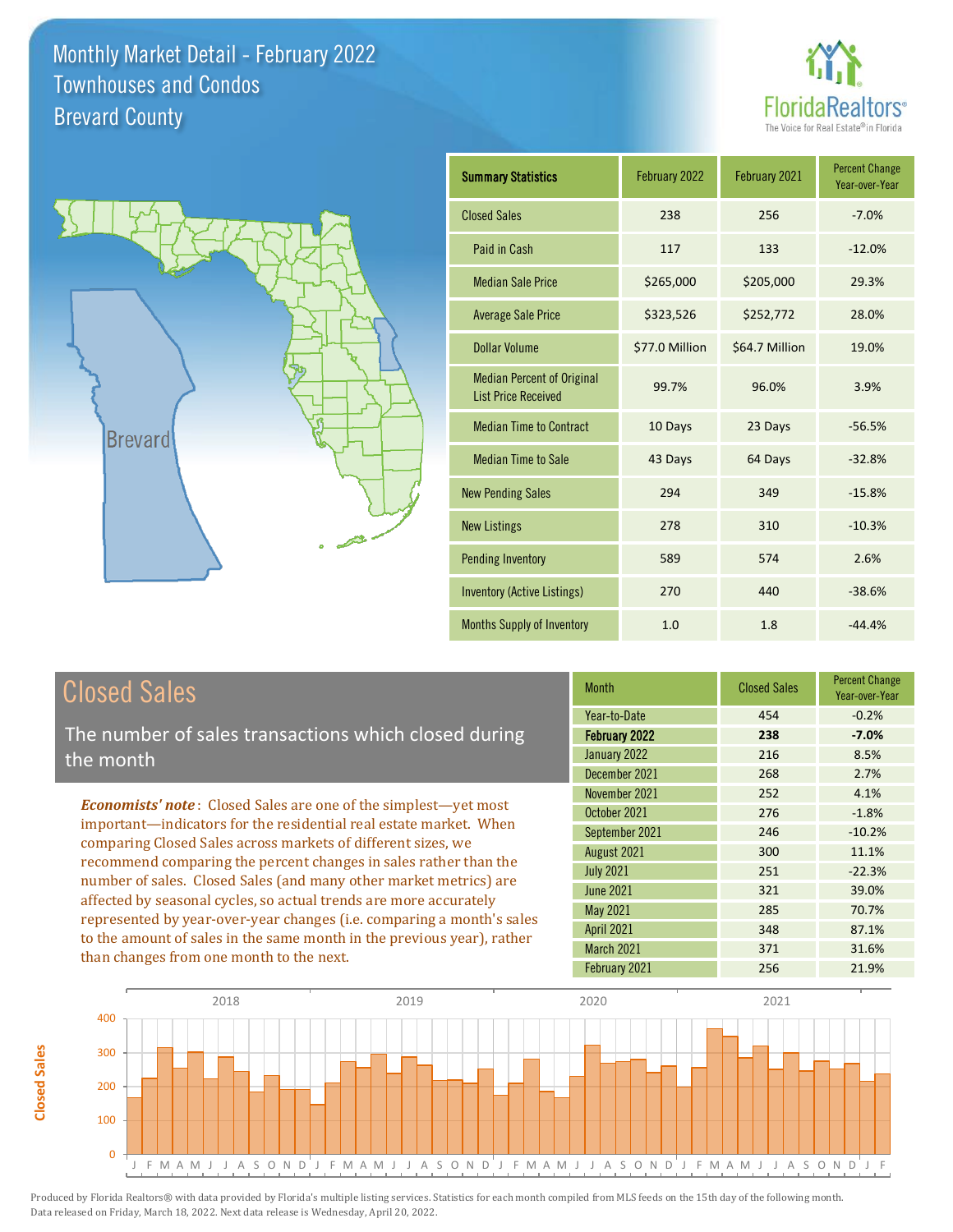

| Cash Sales                                                                     | <b>Month</b>      | <b>Cash Sales</b> | <b>Percent Change</b><br>Year-over-Year |
|--------------------------------------------------------------------------------|-------------------|-------------------|-----------------------------------------|
|                                                                                | Year-to-Date      | 228               | 1.8%                                    |
| The number of Closed Sales during the month in which                           | February 2022     | 117               | $-12.0%$                                |
| buyers exclusively paid in cash                                                | January 2022      | 111               | 22.0%                                   |
|                                                                                | December 2021     | 130               | 25.0%                                   |
|                                                                                | November 2021     | 129               | 29.0%                                   |
|                                                                                | October 2021      | 138               | 11.3%                                   |
| <b>Economists' note:</b> Cash Sales can be a useful indicator of the extent to | September 2021    | 116               | $-1.7%$                                 |
| which investors are participating in the market. Why? Investors are            | August 2021       | 136               | 21.4%                                   |
| far more likely to have the funds to purchase a home available up front,       | <b>July 2021</b>  | 131               | $-10.9%$                                |
| whereas the typical homebuyer requires a mortgage or some other                | June 2021         | 154               | 33.9%                                   |
| form of financing. There are, of course, many possible exceptions, so          | May 2021          | 143               | 93.2%                                   |
| this statistic should be interpreted with care.                                | <b>April 2021</b> | 170               | 150.0%                                  |
|                                                                                | March 2021        | 183               | 35.6%                                   |



#### Cash Sales as a Percentage of Closed Sales

**Cash Sales**

The percentage of Closed Sales during the month which were Cash Sales

*Economists' note* : This statistic is simply another way of viewing Cash Sales. The remaining percentages of Closed Sales (i.e. those not paid fully in cash) each month involved some sort of financing, such as mortgages, owner/seller financing, assumed loans, etc.

| <b>Month</b>         | <b>Percent of Closed</b><br>Sales Paid in Cash | <b>Percent Change</b><br>Year-over-Year |
|----------------------|------------------------------------------------|-----------------------------------------|
| Year-to-Date         | 50.2%                                          | 2.0%                                    |
| <b>February 2022</b> | 49.2%                                          | $-5.4%$                                 |
| January 2022         | 51.4%                                          | 12.5%                                   |
| December 2021        | 48.5%                                          | 21.9%                                   |
| November 2021        | 51.2%                                          | 24.0%                                   |
| October 2021         | 50.0%                                          | 13.4%                                   |
| September 2021       | 47.2%                                          | 9.5%                                    |
| August 2021          | 45.3%                                          | 9.2%                                    |
| <b>July 2021</b>     | 52.2%                                          | 14.7%                                   |
| <b>June 2021</b>     | 48.0%                                          | $-3.6%$                                 |
| May 2021             | 50.2%                                          | 13.3%                                   |
| <b>April 2021</b>    | 48.9%                                          | 33.6%                                   |
| March 2021           | 49.3%                                          | 2.9%                                    |
| February 2021        | 52.0%                                          | 22.6%                                   |

February 2021 133 49.4%

![](_page_1_Figure_8.jpeg)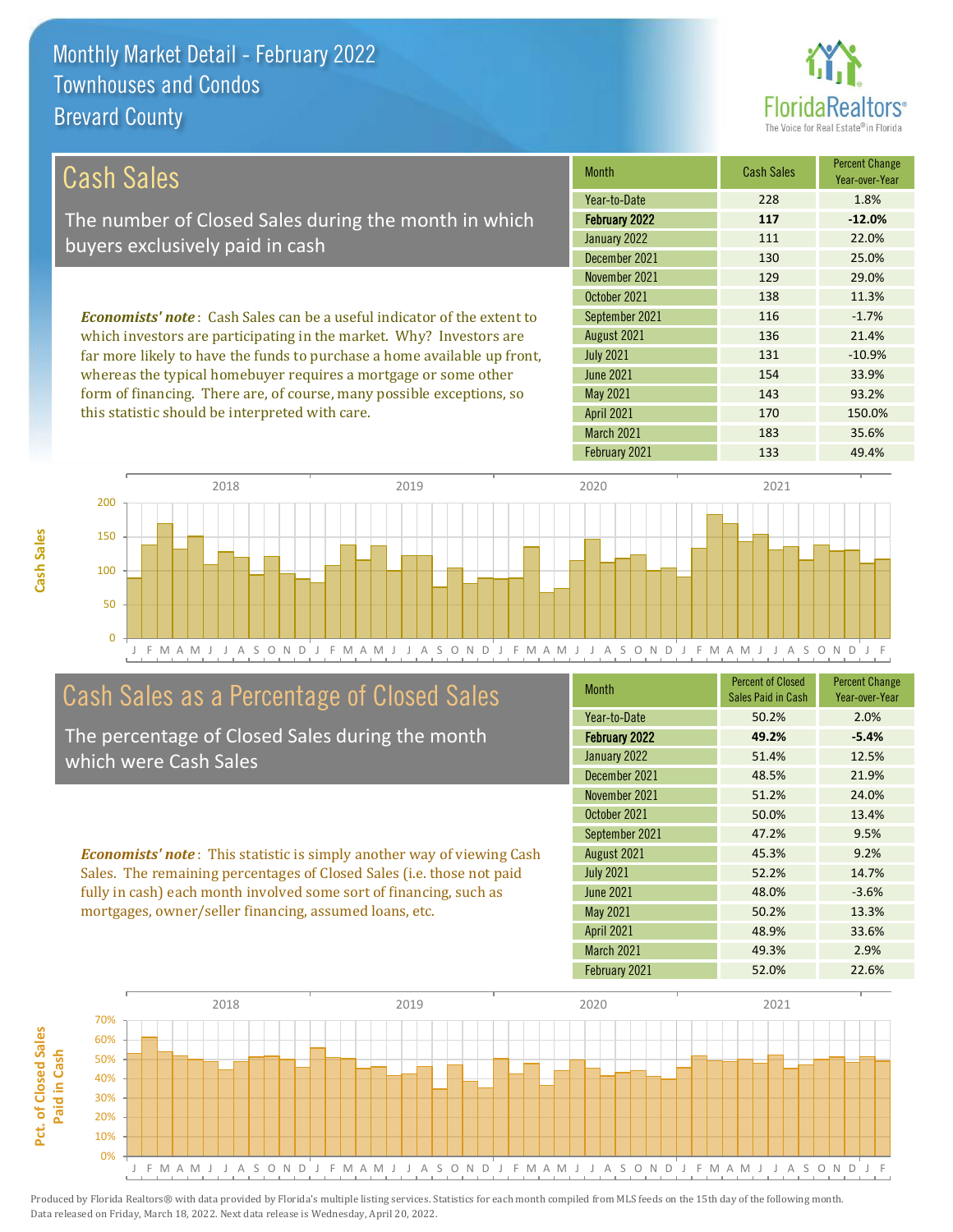![](_page_2_Picture_1.jpeg)

| <b>Median Sale Price</b>                                                  | <b>Month</b>      | <b>Median Sale Price</b> | <b>Percent Change</b><br>Year-over-Year |
|---------------------------------------------------------------------------|-------------------|--------------------------|-----------------------------------------|
|                                                                           | Year-to-Date      | \$262,000                | 21.9%                                   |
| The median sale price reported for the month (i.e. 50%                    | February 2022     | \$265,000                | 29.3%                                   |
| of sales were above and 50% of sales were below)                          | January 2022      | \$260,750                | 15.9%                                   |
|                                                                           | December 2021     | \$261,500                | 17.3%                                   |
|                                                                           | November 2021     | \$248,150                | 5.1%                                    |
| <b>Economists' note:</b> Median Sale Price is our preferred summary       | October 2021      | \$249,450                | 17.1%                                   |
| statistic for price activity because, unlike Average Sale Price, Median   | September 2021    | \$245,000                | 28.9%                                   |
| Sale Price is not sensitive to high sale prices for small numbers of      | August 2021       | \$261,868                | 17.6%                                   |
| homes that may not be characteristic of the market area. Keep in mind     | <b>July 2021</b>  | \$235,000                | 9.3%                                    |
| that median price trends over time are not always solely caused by        | June 2021         | \$232,000                | 6.7%                                    |
| changes in the general value of local real estate. Median sale price only | May 2021          | \$230,000                | 36.9%                                   |
| reflects the values of the homes that sold each month, and the mix of     | <b>April 2021</b> | \$254,389                | 18.3%                                   |
| the types of homes that sell can change over time.                        | March 2021        | \$220,000                | 7.3%                                    |

![](_page_2_Figure_3.jpeg)

## Average Sale Price

**Median Sale Price**

**Median Sale Price** 

The average sale price reported for the month (i.e. total sales in dollars divided by the number of sales)

*Economists' note* : Usually, we prefer Median Sale Price over Average Sale Price as a summary statistic for home prices. However, Average Sale Price does have its uses—particularly when it is analyzed alongside the Median Sale Price. For one, the relative difference between the two statistics can provide some insight into the market for higher-end homes in an area.

| <b>Month</b>         | <b>Average Sale Price</b> | <b>Percent Change</b><br>Year-over-Year |
|----------------------|---------------------------|-----------------------------------------|
| Year-to-Date         | \$316,149                 | 22.4%                                   |
| <b>February 2022</b> | \$323,526                 | 28.0%                                   |
| January 2022         | \$308,021                 | 16.1%                                   |
| December 2021        | \$324,136                 | 23.2%                                   |
| November 2021        | \$293,345                 | 0.4%                                    |
| October 2021         | \$309,291                 | 18.7%                                   |
| September 2021       | \$315,824                 | 37.7%                                   |
| August 2021          | \$311,423                 | 19.6%                                   |
| <b>July 2021</b>     | \$281,488                 | 7.1%                                    |
| <b>June 2021</b>     | \$289,044                 | 8.5%                                    |
| May 2021             | \$273,991                 | 33.9%                                   |
| <b>April 2021</b>    | \$304,323                 | 29.7%                                   |
| March 2021           | \$268,124                 | 0.0%                                    |
| February 2021        | \$252,772                 | 2.7%                                    |

February 2021 **\$205,000** -2.7%

![](_page_2_Figure_8.jpeg)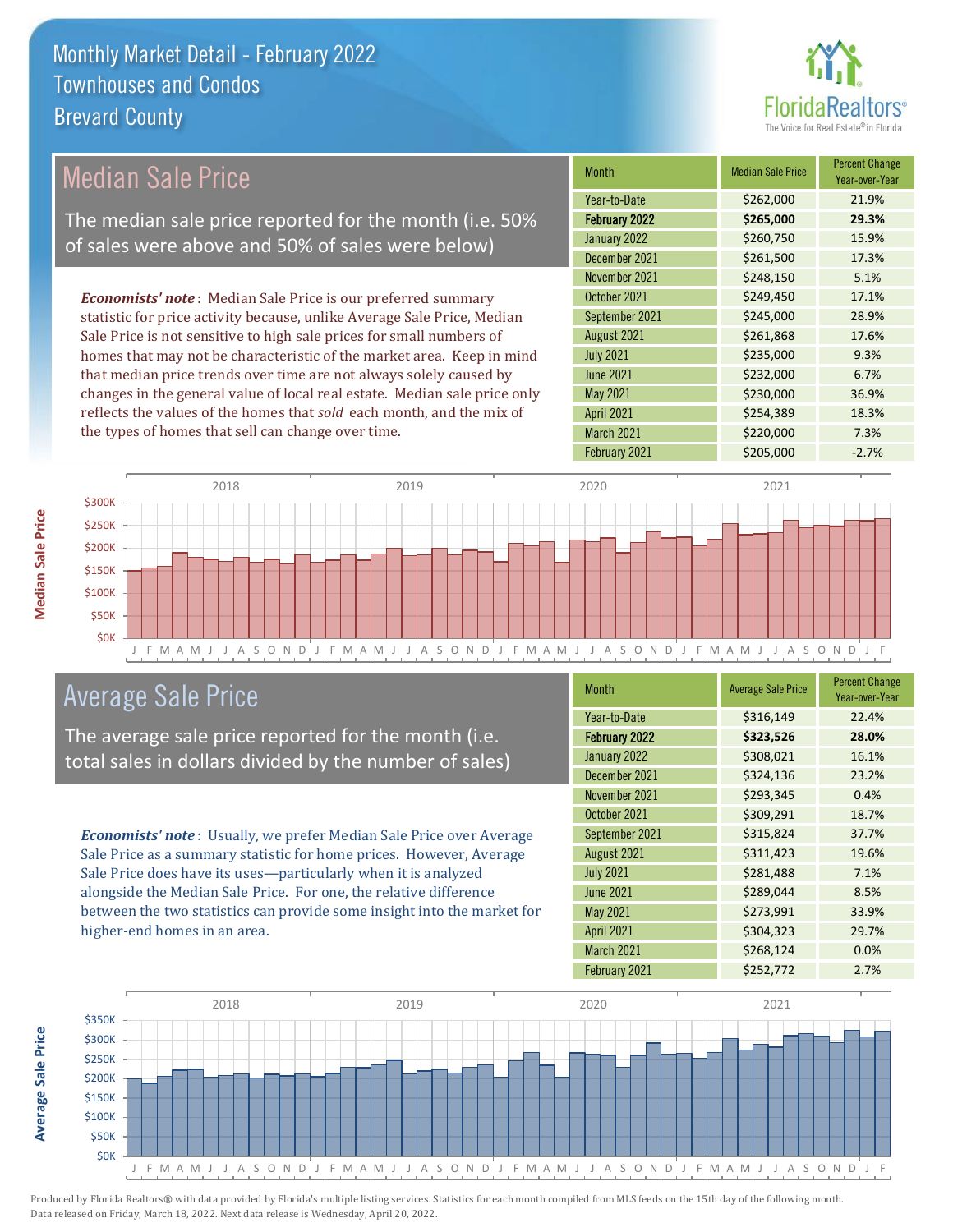![](_page_3_Picture_1.jpeg)

\$105.9 Million 142.6%

March 2021 599.5 Million 31.6%

April 2021

February 2021 **\$64.7 Million** 25.2%

| Dollar Volume                                                                   | <b>Month</b>     | <b>Dollar Volume</b> | <b>Percent Change</b><br>Year-over-Year |
|---------------------------------------------------------------------------------|------------------|----------------------|-----------------------------------------|
|                                                                                 | Year-to-Date     | \$143.5 Million      | 22.1%                                   |
| The sum of the sale prices for all sales which closed                           | February 2022    | \$77.0 Million       | 19.0%                                   |
| during the month                                                                | January 2022     | \$66.5 Million       | 26.0%                                   |
|                                                                                 | December 2021    | \$86.9 Million       | 26.5%                                   |
|                                                                                 | November 2021    | \$73.9 Million       | 4.5%                                    |
| <b>Economists' note</b> : Dollar Volume is simply the sum of all sale prices in | October 2021     | \$85.4 Million       | 16.6%                                   |
| a given time period, and can quickly be calculated by multiplying               | September 2021   | \$77.7 Million       | 23.6%                                   |
| Closed Sales by Average Sale Price. It is a strong indicator of the health      | August 2021      | \$93.4 Million       | 32.9%                                   |
| of the real estate industry in a market, and is of particular interest to       | <b>July 2021</b> | \$70.7 Million       | $-16.8%$                                |
| real estate professionals, investors, analysts, and government agencies.        | <b>June 2021</b> | \$92.8 Million       | 50.7%                                   |
| Potential home sellers and home buyers, on the other hand, will likely          | May 2021         | \$78.1 Million       | 128.5%                                  |

![](_page_3_Figure_3.jpeg)

#### Median Percent of Original List Price Received

be better served by paying attention to trends in the two components

of Dollar Volume (i.e. sales and prices) individually.

The median of the sale price (as a percentage of the original list price) across all properties selling during the month

*Economists' note* : The Median Percent of Original List Price Received is useful as an indicator of market recovery, since it typically rises as buyers realize that the market may be moving away from them and they need to match the selling price (or better it) in order to get a contract on the house. This is usually the last measure to indicate a market has shifted from down to up, so it is what we would call a *lagging* indicator.

**Med. Pct. of Orig.** 

Med. Pct. of Orig.

**Dollar Volume**

Dollar Volume

| <b>Month</b>      | Med. Pct. of Orig.<br><b>List Price Received</b> | <b>Percent Change</b><br>Year-over-Year |
|-------------------|--------------------------------------------------|-----------------------------------------|
| Year-to-Date      | 99.0%                                            | 2.7%                                    |
| February 2022     | 99.7%                                            | 3.9%                                    |
| January 2022      | 98.7%                                            | 1.5%                                    |
| December 2021     | 98.2%                                            | 1.9%                                    |
| November 2021     | 98.9%                                            | 2.0%                                    |
| October 2021      | 99.3%                                            | 2.6%                                    |
| September 2021    | 98.9%                                            | 2.5%                                    |
| August 2021       | 100.0%                                           | 4.5%                                    |
| <b>July 2021</b>  | 100.0%                                           | 4.1%                                    |
| June 2021         | 100.0%                                           | 4.5%                                    |
| <b>May 2021</b>   | 99.0%                                            | 3.4%                                    |
| <b>April 2021</b> | 98.5%                                            | 2.7%                                    |
| March 2021        | 97.7%                                            | 1.8%                                    |
| February 2021     | 96.0%                                            | $-0.3%$                                 |

![](_page_3_Figure_8.jpeg)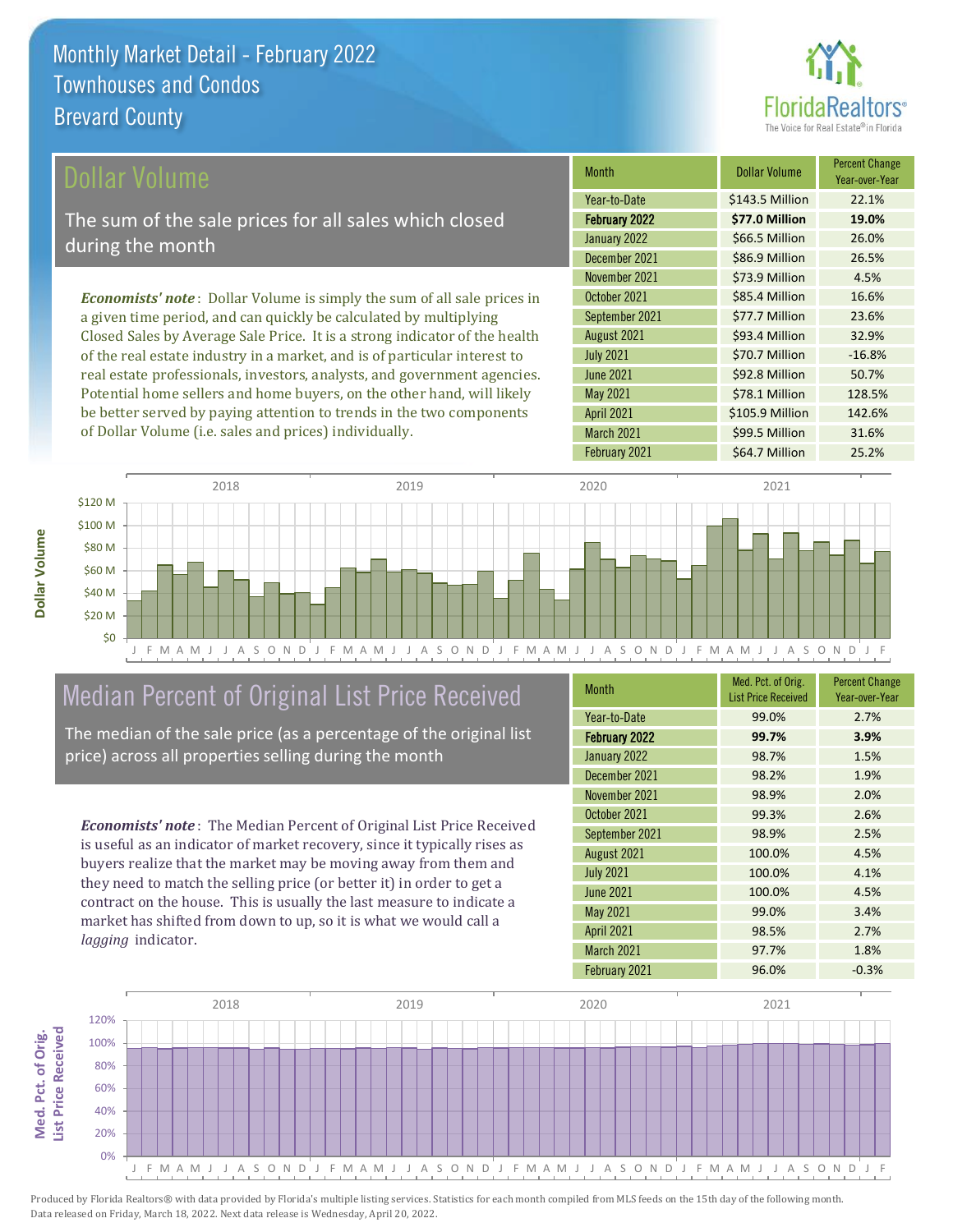![](_page_4_Picture_1.jpeg)

## Median Time to Contract

The median number of days between the listing date and contract date for all Closed Sales during the month

*Economists' note* : Like Time to Sale, Time to Contract is a measure of the length of the home selling process calculated for sales which closed during the month. The difference is that Time to Contract measures the number of days between the initial listing of a property and the signing of the contract which eventually led to the closing of the sale. When the gap between Median Time to Contract and Median Time to Sale grows, it is usually a sign of longer closing times and/or declining numbers of cash sales.

| <b>Month</b>      | Median Time to<br>Contract | <b>Percent Change</b><br>Year-over-Year |
|-------------------|----------------------------|-----------------------------------------|
| Year-to-Date      | 11 Days                    | $-52.2%$                                |
| February 2022     | 10 Days                    | $-56.5%$                                |
| January 2022      | 11 Days                    | $-56.0%$                                |
| December 2021     | 13 Days                    | $-48.0%$                                |
| November 2021     | 15 Days                    | $-28.6%$                                |
| October 2021      | 10 Days                    | $-50.0%$                                |
| September 2021    | 12 Days                    | $-57.1%$                                |
| August 2021       | 15 Days                    | $-46.4%$                                |
| <b>July 2021</b>  | 8 Days                     | $-82.6%$                                |
| <b>June 2021</b>  | 8 Days                     | $-81.4%$                                |
| May 2021          | 11 Days                    | $-70.3%$                                |
| <b>April 2021</b> | 12 Days                    | $-53.8%$                                |
| March 2021        | 15 Days                    | $-50.0%$                                |
| February 2021     | 23 Days                    | $-53.1%$                                |

![](_page_4_Figure_6.jpeg)

### Median Time to Sale

The median number of days between the listing date and closing date for all Closed Sales during the month

*Economists' note* : Time to Sale is a measure of the length of the home selling process, calculated as the number of days between the initial listing of a property and the closing of the sale. *Median* Time to Sale is the amount of time the "middle" property selling this month was on the market. That is, 50% of homes selling this month took *less* time to sell, and 50% of homes took *more* time to sell. Median Time to Sale gives a more accurate picture than Average Time to Sale, which can be skewed upward by small numbers of properties taking an abnormally long time to sell.

| <b>Month</b>         | <b>Median Time to Sale</b> | <b>Percent Change</b><br>Year-over-Year |
|----------------------|----------------------------|-----------------------------------------|
| Year-to-Date         | 47 Days                    | $-28.8%$                                |
| <b>February 2022</b> | 43 Days                    | $-32.8%$                                |
| January 2022         | 50 Days                    | $-24.2%$                                |
| December 2021        | 49 Days                    | $-22.2%$                                |
| November 2021        | 49 Days                    | $-23.4%$                                |
| October 2021         | 44 Days                    | $-22.8%$                                |
| September 2021       | 48 Days                    | $-25.0%$                                |
| August 2021          | 53 Days                    | $-25.4%$                                |
| <b>July 2021</b>     | 44 Days                    | $-48.2%$                                |
| <b>June 2021</b>     | 45 Days                    | $-46.4%$                                |
| May 2021             | 48 Days                    | $-28.4%$                                |
| <b>April 2021</b>    | 52 Days                    | $-27.8%$                                |
| March 2021           | 53 Days                    | $-23.2%$                                |
| February 2021        | 64 Days                    | $-27.3%$                                |

![](_page_4_Figure_11.jpeg)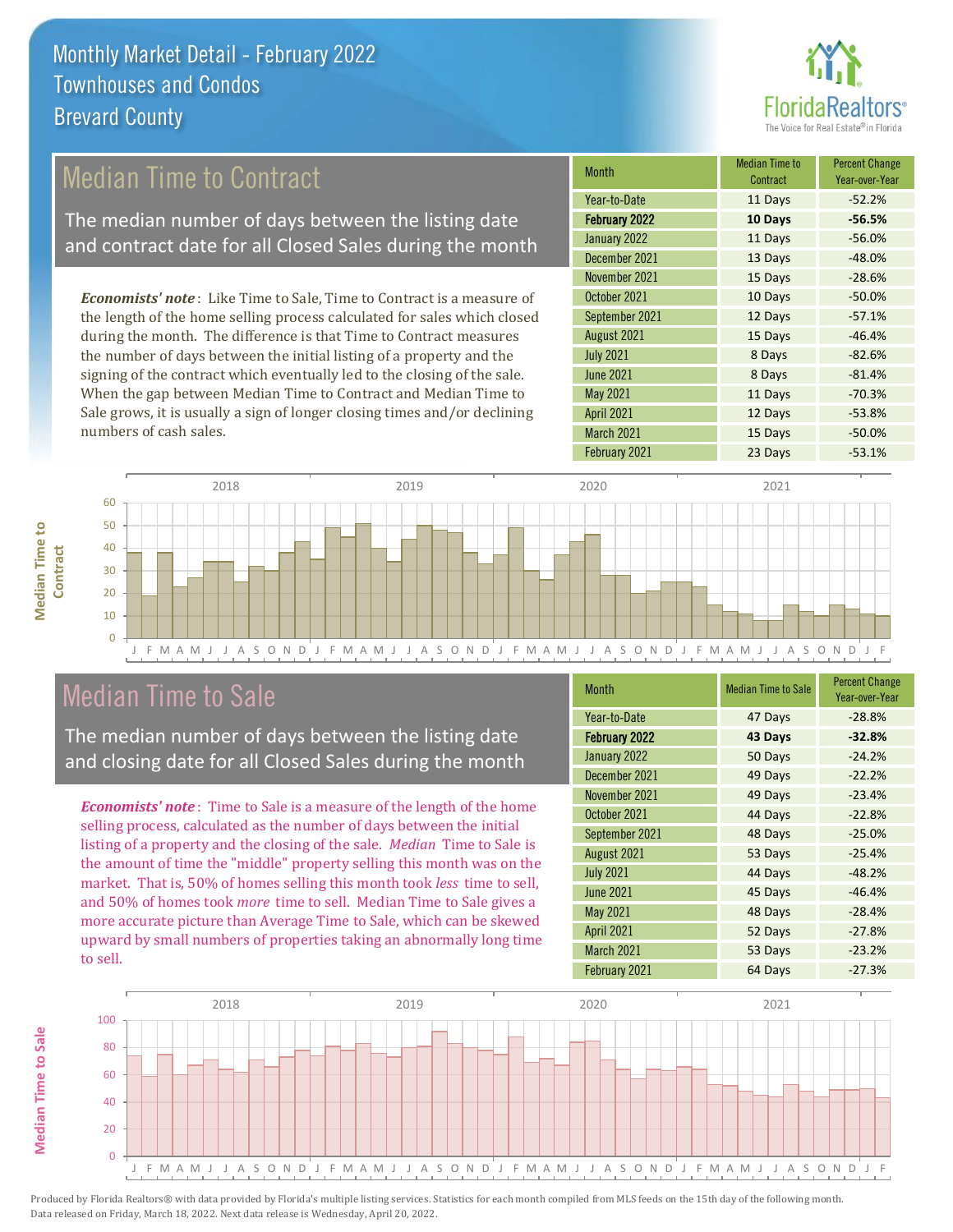![](_page_5_Picture_1.jpeg)

| <b>New Pending Sales</b>                                                      | <b>Month</b>      | <b>New Pending Sales</b> | <b>Percent Change</b><br>Year-over-Year |
|-------------------------------------------------------------------------------|-------------------|--------------------------|-----------------------------------------|
|                                                                               | Year-to-Date      | 600                      | $-13.0%$                                |
| The number of listed properties that went under                               | February 2022     | 294                      | $-15.8%$                                |
| contract during the month                                                     | January 2022      | 306                      | $-10.3%$                                |
|                                                                               | December 2021     | 248                      | 6.4%                                    |
|                                                                               | November 2021     | 276                      | 12.7%                                   |
| <b>Economists' note:</b> Because of the typical length of time it takes for a | October 2021      | 290                      | $-0.3%$                                 |
| sale to close, economists consider Pending Sales to be a decent               | September 2021    | 268                      | 5.1%                                    |
| indicator of potential future Closed Sales. It is important to bear in        | August 2021       | 299                      | $-10.7%$                                |
| mind, however, that not all Pending Sales will be closed successfully.        | <b>July 2021</b>  | 260                      | $-16.1%$                                |
| So, the effectiveness of Pending Sales as a future indicator of Closed        | <b>June 2021</b>  | 275                      | $-16.4%$                                |
| Sales is susceptible to changes in market conditions such as the              | May 2021          | 342                      | 27.6%                                   |
| availability of financing for homebuyers and the inventory of                 | <b>April 2021</b> | 308                      | 93.7%                                   |

![](_page_5_Figure_3.jpeg)

## New Listings

distressed properties for sale.

The number of properties put onto the market during the month

*Economists' note* : New Listings tend to rise in delayed response to increasing prices, so they are often seen as a lagging indicator of market health. As prices rise, potential sellers raise their estimations of value—and in the most recent cycle, rising prices have freed up many potential sellers who were previously underwater on their mortgages. Note that in our calculations, we take care to not include properties that were recently taken off the market and quickly relisted, since these are not really *new* listings.

| <b>Month</b>         | <b>New Listings</b> | <b>Percent Change</b><br>Year-over-Year |
|----------------------|---------------------|-----------------------------------------|
| Year-to-Date         | 561                 | $-9.2%$                                 |
| <b>February 2022</b> | 278                 | $-10.3%$                                |
| January 2022         | 283                 | $-8.1%$                                 |
| December 2021        | 209                 | $-7.5%$                                 |
| November 2021        | 259                 | $-11.3%$                                |
| October 2021         | 284                 | $-1.7%$                                 |
| September 2021       | 261                 | 3.2%                                    |
| August 2021          | 317                 | $-2.8%$                                 |
| <b>July 2021</b>     | 348                 | 21.7%                                   |
| <b>June 2021</b>     | 347                 | 34.5%                                   |
| <b>May 2021</b>      | 281                 | $-7.0%$                                 |
| <b>April 2021</b>    | 317                 | 56.2%                                   |
| March 2021           | 340                 | 14.1%                                   |
| February 2021        | 310                 | 6.2%                                    |

February 2021 **349** 22.0%

March 2021 414 414 97.1%

![](_page_5_Figure_8.jpeg)

Pending Sales **Pending Sales**

# **New Listings**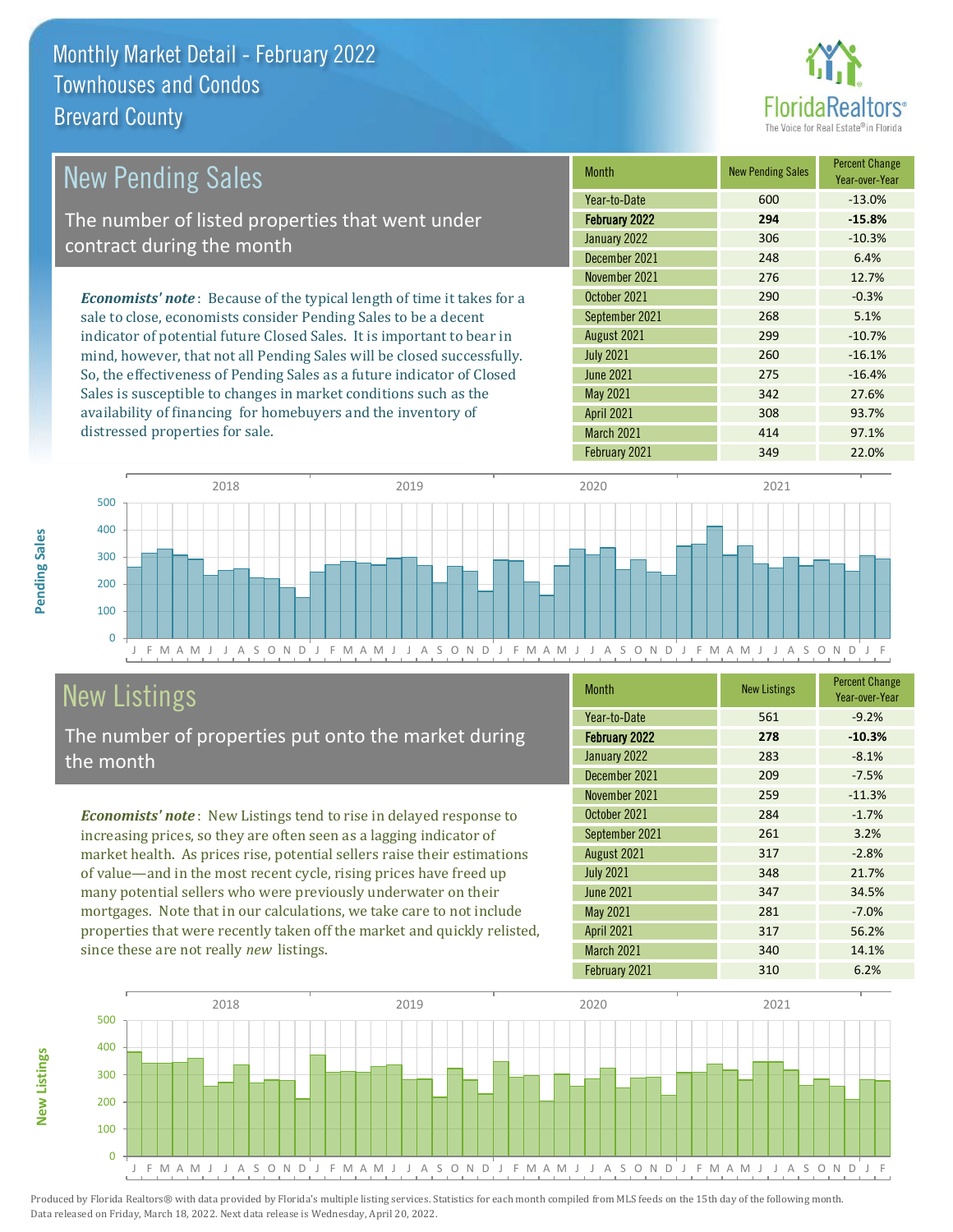![](_page_6_Picture_1.jpeg)

| Inventory (Active Listings)                                                                                                                            | <b>Month</b>      | Inventory | <b>Percent Change</b><br>Year-over-Year |
|--------------------------------------------------------------------------------------------------------------------------------------------------------|-------------------|-----------|-----------------------------------------|
|                                                                                                                                                        | YTD (Monthly Avg) | 279       | $-40.3%$                                |
| The number of property listings active at the end of                                                                                                   | February 2022     | 270       | $-38.6%$                                |
| the month                                                                                                                                              | January 2022      | 288       | $-41.6%$                                |
|                                                                                                                                                        | December 2021     | 320       | $-42.0%$                                |
|                                                                                                                                                        | November 2021     | 365       | $-37.9%$                                |
| <b>Economists' note</b> : There are a number of ways to define and calculate<br>Inventory. Our method is to simply count the number of active listings | October 2021      | 380       | $-32.6%$                                |
|                                                                                                                                                        | September 2021    | 392       | $-32.9%$                                |
|                                                                                                                                                        | August 2021       | 398       | $-36.2%$                                |

on the last day of the month, and hold this number to compare with the same month the following year. Inventory rises when New Listings are outpacing the number of listings that go off-market (regardless of whether they actually sell). Likewise, it falls when New Listings aren't keeping up with the rate at which homes are going off-market.

| IVIONT N                 | <b>INVENTORY</b> | Year-over-Year |
|--------------------------|------------------|----------------|
| <b>YTD (Monthly Avg)</b> | 279              | $-40.3%$       |
| <b>February 2022</b>     | 270              | $-38.6%$       |
| January 2022             | 288              | $-41.6%$       |
| December 2021            | 320              | $-42.0%$       |
| November 2021            | 365              | $-37.9%$       |
| October 2021             | 380              | $-32.6%$       |
| September 2021           | 392              | $-32.9%$       |
| August 2021              | 398              | $-36.2%$       |
| <b>July 2021</b>         | 403              | $-38.4%$       |
| June 2021                | 337              | $-51.1%$       |
| <b>May 2021</b>          | 272              | $-66.0%$       |
| <b>April 2021</b>        | 317              | $-61.7%$       |
| March 2021               | 339              | $-60.2%$       |
| February 2021            | 440              | $-45.7%$       |

![](_page_6_Figure_5.jpeg)

## Months Supply of Inventory

An estimate of the number of months it will take to deplete the current Inventory given recent sales rates

*Economists' note* : MSI is a useful indicator of market conditions. The benchmark for a balanced market (favoring neither buyer nor seller) is 5.5 months of inventory. Anything higher is traditionally a buyers' market, and anything lower is a sellers' market. There is no single accepted way of calculating MSI. A common method is to divide current Inventory by the most recent month's Closed Sales count, but this count is a usually poor predictor of future Closed Sales due to seasonal cycles. To eliminate seasonal effects, we use the 12-month average of monthly Closed Sales instead.

| <b>Month</b>             | <b>Months Supply</b> | <b>Percent Change</b><br>Year-over-Year |
|--------------------------|----------------------|-----------------------------------------|
| <b>YTD (Monthly Avg)</b> | 1.0                  | $-47.4%$                                |
| February 2022            | 1.0                  | $-44.4%$                                |
| January 2022             | 1.0                  | $-50.0%$                                |
| December 2021            | 1.1                  | $-52.2%$                                |
| November 2021            | 1.3                  | $-45.8%$                                |
| October 2021             | 1.4                  | $-41.7%$                                |
| September 2021           | 1.4                  | $-44.0%$                                |
| August 2021              | 1.4                  | $-48.1%$                                |
| <b>July 2021</b>         | 1.4                  | $-51.7%$                                |
| <b>June 2021</b>         | 1.2                  | $-61.3%$                                |
| <b>May 2021</b>          | 1.0                  | $-71.4%$                                |
| April 2021               | 1.2                  | $-65.7%$                                |
| March 2021               | 1.3                  | $-62.9%$                                |
| February 2021            | 1.8                  | $-45.5%$                                |

![](_page_6_Figure_10.jpeg)

Produced by Florida Realtors® with data provided by Florida's multiple listing services. Statistics for each month compiled from MLS feeds on the 15th day of the following month. Data released on Friday, March 18, 2022. Next data release is Wednesday, April 20, 2022.

**Months Supply of** 

Months Supply of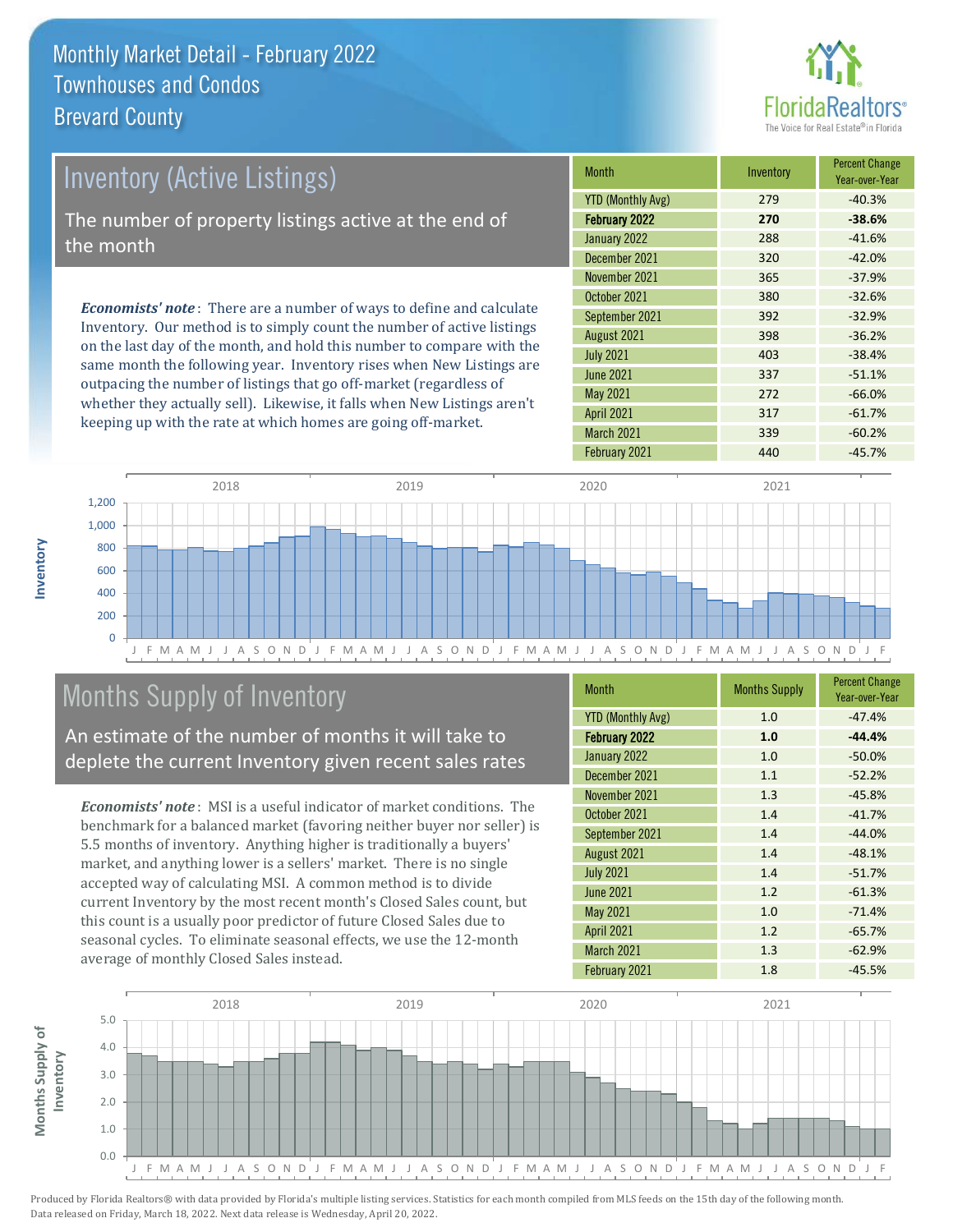![](_page_7_Picture_1.jpeg)

## Closed Sales by Sale Price

The number of sales transactions which closed during the month

*Economists' note:* Closed Sales are one of the simplest—yet most important—indicators for the residential real estate market. When comparing Closed Sales across markets of different sizes, we recommend comparing the percent changes in sales rather than the number of sales. Closed Sales (and many other market metrics) are affected by seasonal cycles, so actual trends are more accurately represented by year-over-year changes (i.e. comparing a month's sales to the amount of sales in the same month in the previous year), rather than changes from one month to the next.

![](_page_7_Picture_5.jpeg)

![](_page_7_Figure_6.jpeg)

## Median Time to Contract by Sale Price

**Median Time to Contract**

**Median Time to Contract** 

**Closed Sales**

The median number of days between the listing date and contract date for all Closed Sales during the month

*Economists' note* : Like Time to Sale, Time to Contract is a measure of the length of the home selling process calculated for sales which closed during the month. The difference is that Time to Contract measures the number of days between the initial listing of a property and the signing of the contract which eventually led to the closing of the sale. When the gap between Median Time to Contract and Median Time to Sale grows, it is usually a sign of longer closing times and/or declining numbers of cash sales.

| <b>Sale Price</b>     | <b>Median Time to</b><br>Contract | <b>Percent Change</b><br>Year-over-Year |
|-----------------------|-----------------------------------|-----------------------------------------|
| Less than \$50,000    | (No Sales)                        | N/A                                     |
| $$50,000 - $99,999$   | 2 Days                            | $-91.3%$                                |
| $$100,000 - $149,999$ | 9 Days                            | $-52.6%$                                |
| $$150,000 - $199,999$ | 11 Days                           | $-47.6%$                                |
| $$200,000 - $249,999$ | 13 Days                           | $-51.9%$                                |
| \$250,000 - \$299,999 | 6 Days                            | $-70.0%$                                |
| \$300,000 - \$399,999 | 9 Days                            | $-72.7%$                                |
| \$400,000 - \$599,999 | 15 Days                           | $-61.5%$                                |
| \$600,000 - \$999,999 | 32 Days                           | 100.0%                                  |
| \$1,000,000 or more   | 87 Days                           | 314.3%                                  |

![](_page_7_Figure_11.jpeg)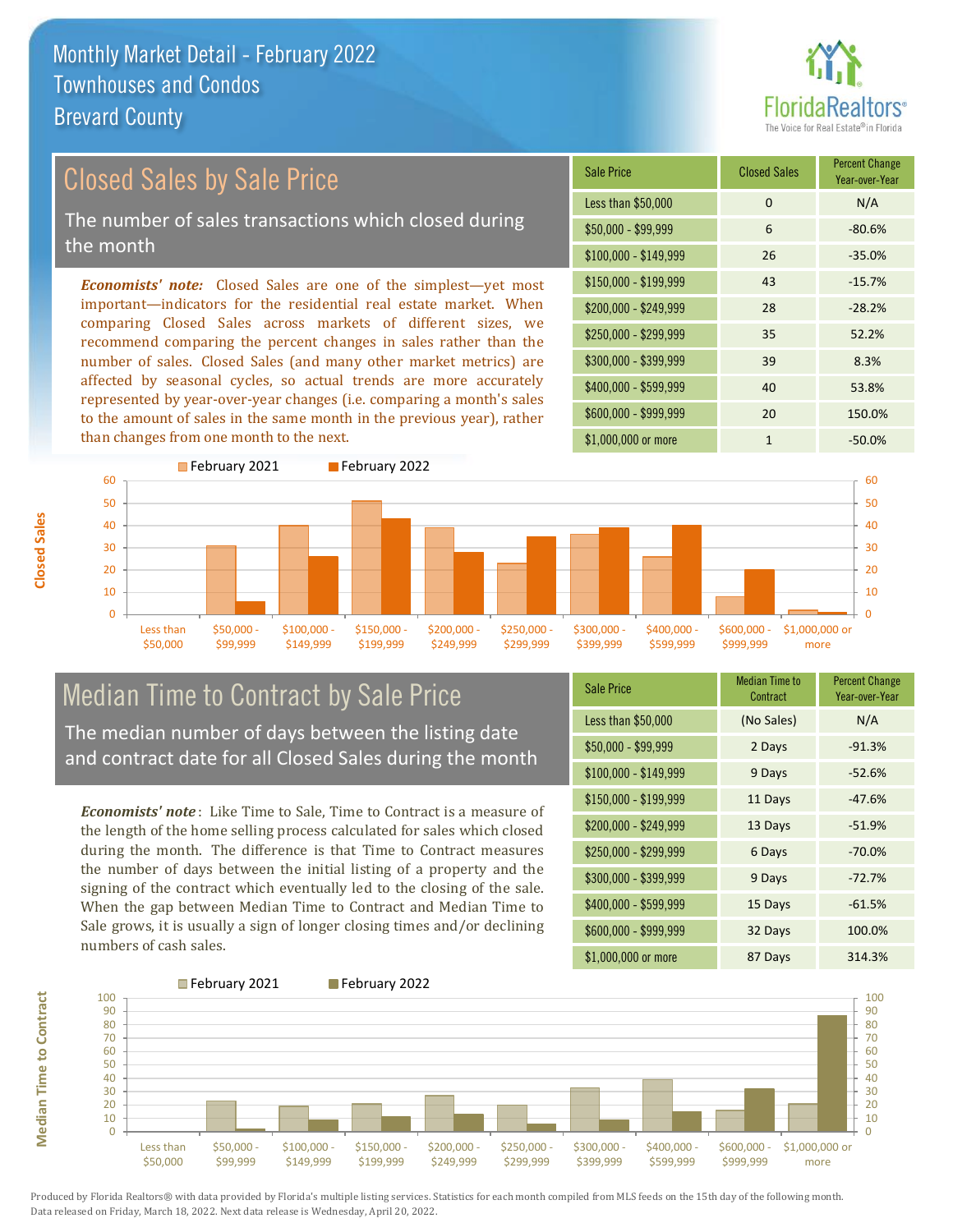![](_page_8_Picture_1.jpeg)

## New Listings by Initial Listing Price

The number of properties put onto the market during the month

*Economists' note:* New Listings tend to rise in delayed response to increasing prices, so they are often seen as a lagging indicator of market health. As prices rise, potential sellers raise their estimations of value—and in the most recent cycle, rising prices have freed up many potential sellers who were previously underwater on their mortgages. Note that in our calculations, we take care to not include properties that were recently taken off the market and quickly relisted, since these are not really *new* listings.

![](_page_8_Picture_5.jpeg)

![](_page_8_Figure_6.jpeg)

**Inventory**

![](_page_8_Figure_7.jpeg)

#### Inventory by Current Listing Price The number of property listings active at the end of the month

*Economists' note* : There are a number of ways to define and calculate Inventory. Our method is to simply count the number of active listings on the last day of the month, and hold this number to compare with the same month the following year. Inventory rises when New Listings are outpacing the number of listings that go off-market (regardless of whether they actually sell). Likewise, it falls when New Listings aren't keeping up with the rate at which homes are going off-market.

| <b>Current Listing Price</b> | Inventory | <b>Percent Change</b><br>Year-over-Year |
|------------------------------|-----------|-----------------------------------------|
| Less than \$50,000           | 0         | N/A                                     |
| $$50,000 - $99,999$          | 5         | $-80.8%$                                |
| $$100,000 - $149,999$        | 12        | $-77.4%$                                |
| $$150,000 - $199,999$        | 29        | $-55.4%$                                |
| $$200,000 - $249,999$        | 16        | $-51.5%$                                |
| \$250,000 - \$299,999        | 27        | $-35.7%$                                |
| \$300,000 - \$399,999        | 46        | $-32.4%$                                |
| \$400,000 - \$599,999        | 53        | $-34.6%$                                |
| \$600,000 - \$999,999        | 51        | 6.3%                                    |
| \$1,000,000 or more          | 31        | 29.2%                                   |

![](_page_8_Figure_11.jpeg)